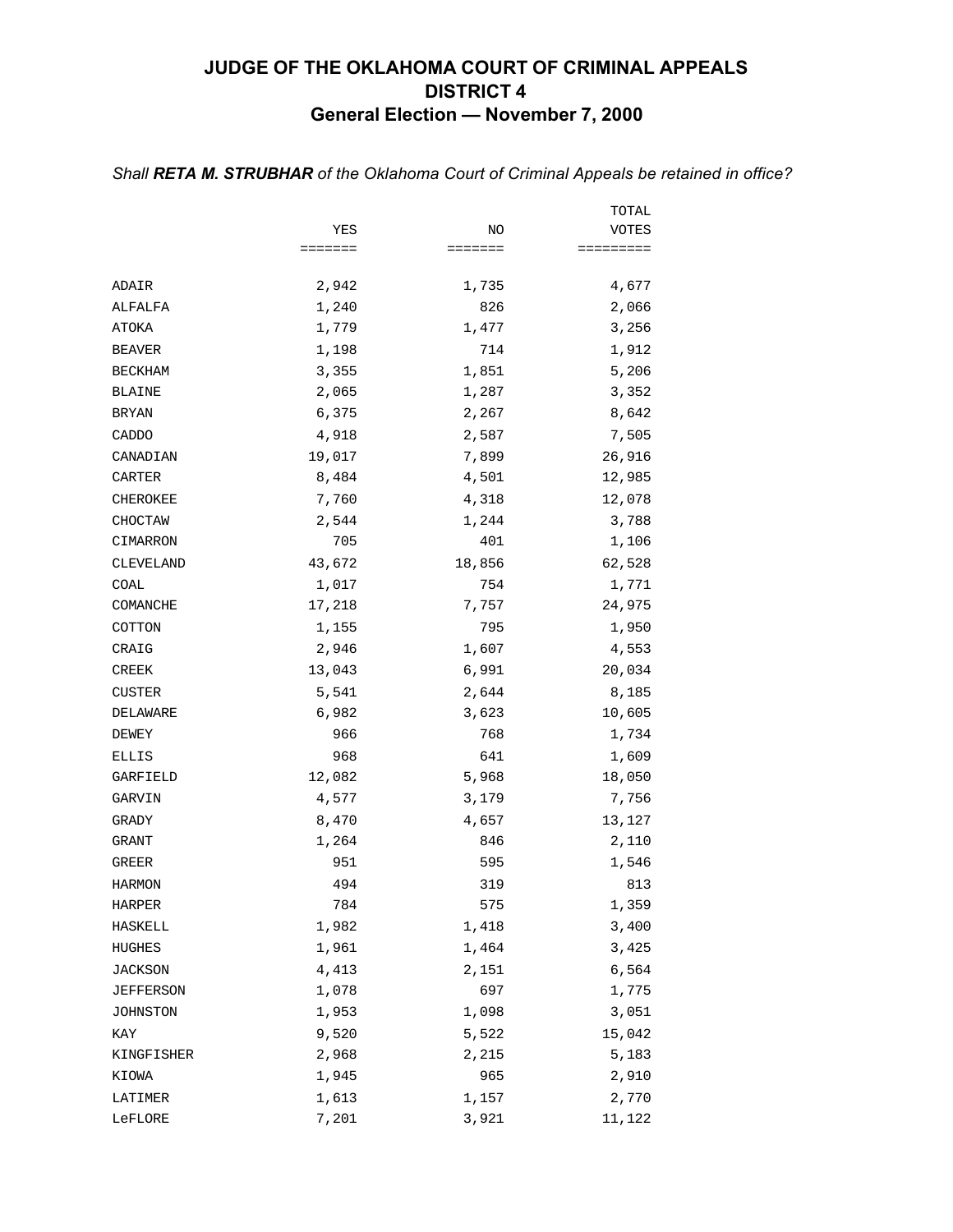## **JUDGE OF THE OKLAHOMA COURT OF CRIMINAL APPEALS DISTRICT 4 (continued)**

### *Shall RETA M. STRUBHAR of the Oklahoma Court of Criminal Appeals be retained in office?*

|                 |         |         | TOTAL     |
|-----------------|---------|---------|-----------|
|                 | YES     | NO      | VOTES     |
|                 | ======= | ======= | ========= |
| LINCOLN         | 5,639   | 4,033   | 9,672     |
| LOGAN           | 7,083   | 3,755   | 10,838    |
| LOVE            | 1,646   | 772     | 2,418     |
| MCCLAIN         | 5,213   | 3,363   | 8,576     |
| MCCURTAIN       | 4,652   | 2,821   | 7,473     |
| MCINTOSH        | 3,570   | 2,402   | 5,972     |
| MAJOR           | 1,710   | 1,095   | 2,805     |
| MARSHALL        | 2,458   | 1,186   | 3,644     |
| MAYES           | 7,137   | 4,483   | 11,620    |
| MURRAY          | 2,299   | 1,500   | 3,799     |
| MUSKOGEE        | 14,007  | 6,832   | 20,839    |
| NOBLE           | 2,515   | 1,512   | 4,027     |
| NOWATA          | 2,002   | 1,172   | 3,174     |
| OKFUSKEE        | 1,617   | 1,284   | 2,901     |
| OKLAHOMA        | 125,840 | 50,894  | 176,734   |
| OKMULGEE        | 6,828   | 3,871   | 10,699    |
| OSAGE           | 8,790   | 4,503   | 13,293    |
| OTTAWA          | 6,065   | 2,885   | 8,950     |
| PAWNEE          | 3,274   | 1,707   | 4,981     |
| PAYNE           | 14,164  | 6,506   | 20,670    |
| PITTSBURG       | 8,177   | 5,239   | 13,416    |
| PONTOTOC        | 6,700   | 3,568   | 10,268    |
| POTTAWATOMIE    | 11,589  | 6,918   | 18,507    |
| PUSHMATAHA      | 1,994   | 1,170   | 3,164     |
| ROGER MILLS     | 760     | 547     | 1,307     |
| <b>ROGERS</b>   | 16,815  | 7,853   | 24,668    |
| SEMINOLE        | 3,857   | 2,471   | 6,328     |
| SEQUOYAH        | 5,911   | 3,359   | 9,270     |
| <b>STEPHENS</b> | 8,814   | 5,751   | 14,565    |
| TEXAS           | 3,592   | 1,548   | 5,140     |
| TILLMAN         | 1,803   | 757     | 2,560     |
| TULSA           | 128,726 | 48,062  | 176,788   |
| WAGONER         | 11,857  | 6,030   | 17,887    |
| WASHINGTON      | 12,350  | 4,924   | 17,274    |
| WASHITA         | 2,270   | 1,232   | 3,502     |
| <b>WOODS</b>    | 2,353   | 1,020   | 3,373     |
| WOODWARD        | 3,933   | 2,025   | 5,958     |

STATE TOTAL: 677,156 321,340 998,496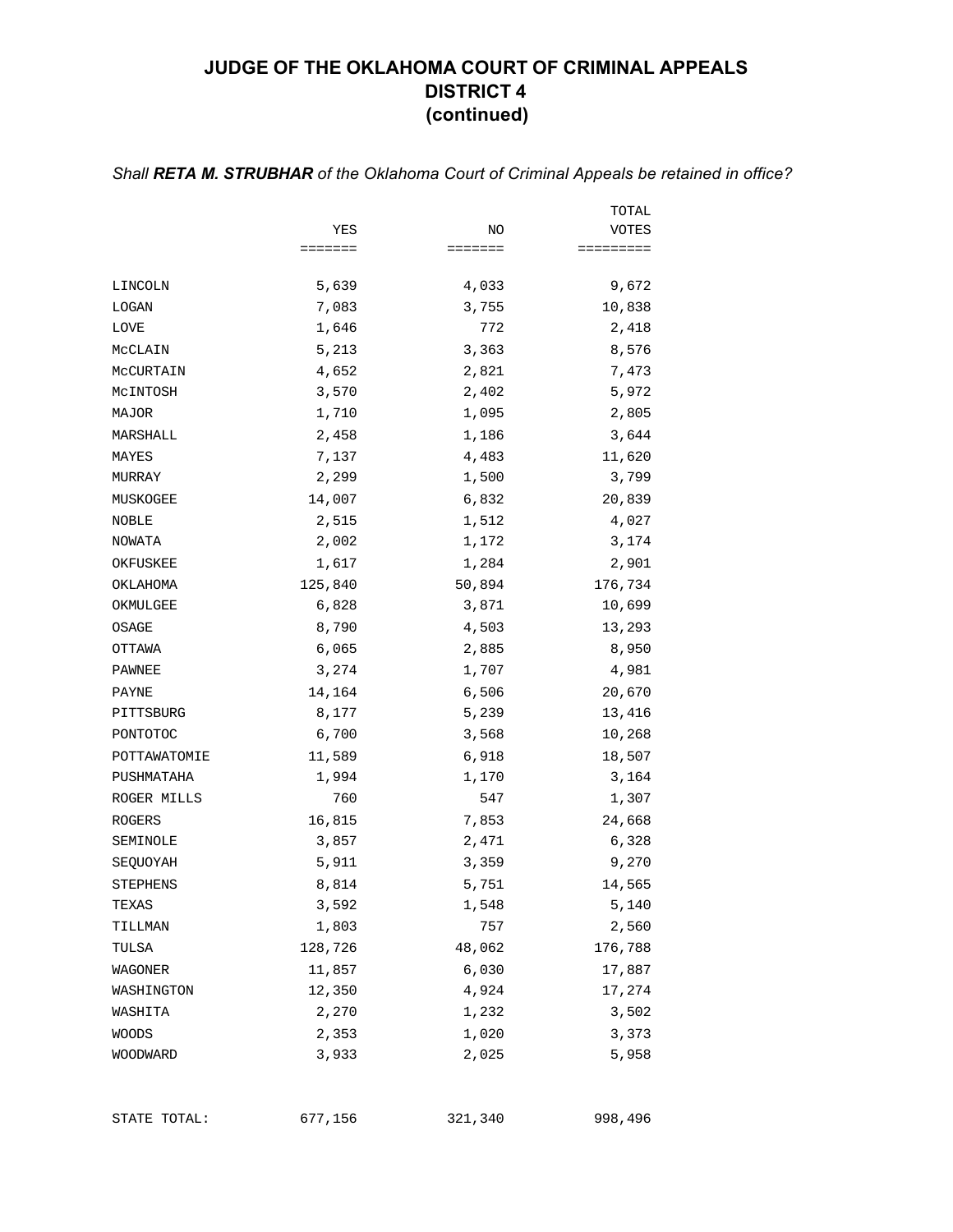## **JUDGE OF THE OKLAHOMA COURT OF CRIMINAL APPEALS DISTRICT 5 General Election — November 7, 2000**

|                 |         |         | TOTAL     |
|-----------------|---------|---------|-----------|
|                 | YES     | NO      | VOTES     |
|                 | ======= | ======= | ========= |
| ADAIR           | 2,960   | 1,674   | 4,634     |
| ALFALFA         | 1,243   | 815     | 2,058     |
| ATOKA           | 1,805   | 1,429   | 3,234     |
| <b>BEAVER</b>   | 1,214   | 690     | 1,904     |
| <b>BECKHAM</b>  | 3,318   | 1,857   | 5,175     |
| <b>BLAINE</b>   | 2,038   | 1,292   | 3,330     |
| <b>BRYAN</b>    | 6,373   | 2,221   | 8,594     |
| CADDO           | 4,890   | 2,585   | 7,475     |
| CANADIAN        | 17,542  | 8,534   | 26,076    |
| CARTER          | 8,388   | 4,490   | 12,878    |
| <b>CHEROKEE</b> | 7,710   | 4,307   | 12,017    |
| CHOCTAW         | 2,522   | 1,246   | 3,768     |
| CIMARRON        | 680     | 410     | 1,090     |
| CLEVELAND       | 43,222  | 18,952  | 62,174    |
| COAL            | 1,038   | 742     | 1,780     |
| COMANCHE        | 18,517  | 6,879   | 25,396    |
| COTTON          | 1,226   | 730     | 1,956     |
| CRAIG           | 2,997   | 1,528   | 4,525     |
| CREEK           | 13,103  | 6,879   | 19,982    |
| CUSTER          | 5,534   | 2,621   | 8,155     |
| DELAWARE        | 7,000   | 3,558   | 10,558    |
| DEWEY           | 983     | 739     | 1,722     |
| ELLIS           | 961     | 640     | 1,601     |
| GARFIELD        | 11,901  | 6,040   | 17,941    |
| GARVIN          | 4,561   | 3,146   | 7,707     |
| GRADY           | 8,393   | 4,639   | 13,032    |
| GRANT           | 1,277   | 832     | 2,109     |
| GREER           | 948     | 583     | 1,531     |
| <b>HARMON</b>   | 491     | 318     | 809       |
| HARPER          | 801     | 549     | 1,350     |
| HASKELL         | 1,982   | 1,392   | 3,374     |
| HUGHES          | 1,947   | 1,473   | 3,420     |
| <b>JACKSON</b>  | 4,412   | 2,114   | 6,526     |
| JEFFERSON       | 1,097   | 665     | 1,762     |
| JOHNSTON        | 1,941   | 1,080   | 3,021     |
| KAY             | 9,479   | 5,504   | 14,983    |
| KINGFISHER      | 3,054   | 2,120   | 5,174     |
| KIOWA           | 1,945   | 956     | 2,901     |
| LATIMER         | 1,602   | 1,149   | 2,751     |
| LeFLORE         | 7,244   | 3,830   | 11,074    |

### *Shall STEVE LILE of the Oklahoma Court of Criminal Appeals be retained in office?*